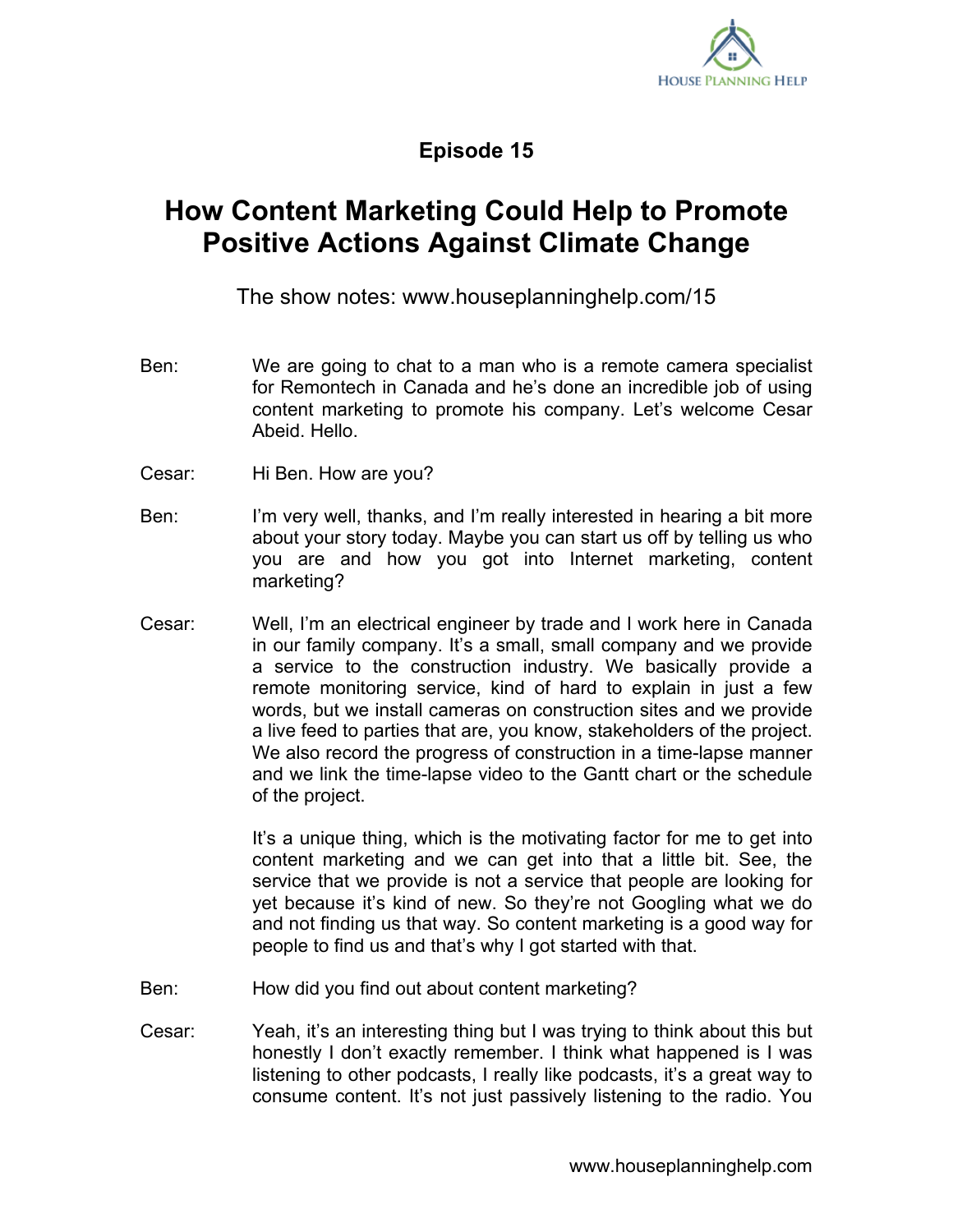

go out and search for topics that you're interested in and you subscribe and you listen and there is a podcast that I listen to called Internet Business Mastery, I don't know whether you're familiar with it?

- Ben: Yup.
- Cesar: And they talk a lot about that and I think that was the first time that I got that idea that I'd learned about content marketing was through those guys.
- Ben: I think that we should point out at this stage that a lot of people are showing you how you can make money online and what you are doing, which is quite interesting, and what I'm doing which is quite interesting is we're using the same approach but trying to get it off the Internet and into the real world.
- Cesar: Right. And I think that's one of the criticisms, I guess, that content marketing gets and blogging and podcasting is that the only people who can make money with it are the people who are teaching other people how to make money with it. It's a vicious circle! So when guys like you and I use content marketing in another niche that's not the make money online niche, we stand out.

As you know, I was just a speaker at the New Media Expo here in the US, which is a very difficult thing to do. There's so many bloggers who wish they could have this opportunity, yet me, I only have 37 episodes of my podcast, I was accepted to speak there. I think one of the reasons why I was accepted was because I'm using content marketing in a different way to promote a service to an industry that is not very much versed into content marketing. So there's not a whole lot of people out there that are doing what we're doing.

- Ben: So you used podcasting to create a programme for the construction industry. You called it The Construction Industry Podcast which I think is a stroke of genius, but how come you're doing The Construction Industry Podcast and not a massive construction firm?
- Cesar: Well, because I was the first, you know! [Cesar laughs] And nobody thought about it. In fact this is one of the things that I brought up during my talk there. The construction industry is a massive monster. The numbers I shared, I think in the US alone, is a \$1.7 Trillion industry and there are 750,000 construction companies in the US alone, which employs 7.5 million people. Any one of those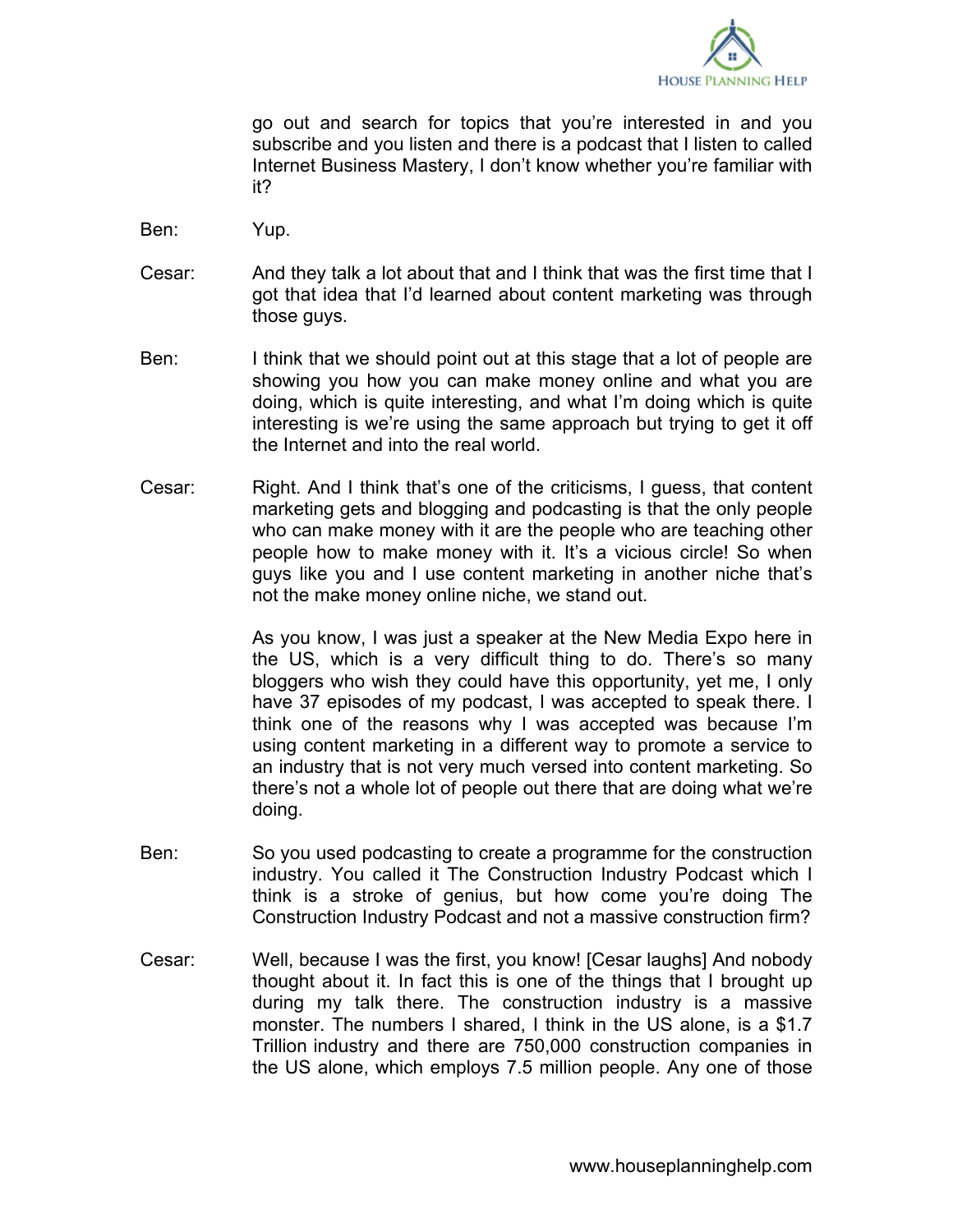

people, any one of those 750,000 companies could be doing what I'm doing but they're not.

I'm not even a construction company when you think about it. My expertise is for IP cameras and IT in a way but because I took the initiative now, our little company here, Remontech, we are the hosts and producers of The Construction Industry Podcast. So you see, immediately when you take the initiative to do content marketing like this, it really helps with your authority within your sector. While before we were a 3-person company that's not a construction company, now we're in a position in which people look for us and they listen to my voice. So it's really working well for us.

- Ben: I'm interested that you have focussed just on podcasting. Would you ever want to expand your platform to include video?
- Cesar: Yeah, I'm not opposed to it. In fact when I started, I started with just a blog. It was called The Construction Bridge and the idea was a bridge that would connect construction professionals but what I found is it was not my favourite way of creating content, you know, sitting down and writing a blog post once a week and it became a chore for me. [Cesar laughs.]

Now audio, I really have a blast doing this podcast. I get to talk to people from all over the world. I had the architect for the Burj Khalifa on my show, you know, the tallest building in the world. I had the project manager for the Sydney Opera House, for the Panama Canal and to get to talk to these people, it motivates me to keep doing it.

I had worked with audio before a little bit. I was a recording technician when I was going through university so I kind of knew how to work with a mixer and microphones and things like that. Now video, it's not something that I'm very familiar with. I know you are.

One thing I learned recently is that you need to know what your strengths are and spend your energy and time improving those strengths that you already have instead of trying to learn something new or create strengths that are not there naturally so that's why I'm focussing on audio but I'm not opposed to going to video at some time in the future.

Ben: It's interesting that all of this information is on the Internet so even if you're a beginner you could start to learn, couldn't you? You could find out about podcasting and it's all there. They describe online . . .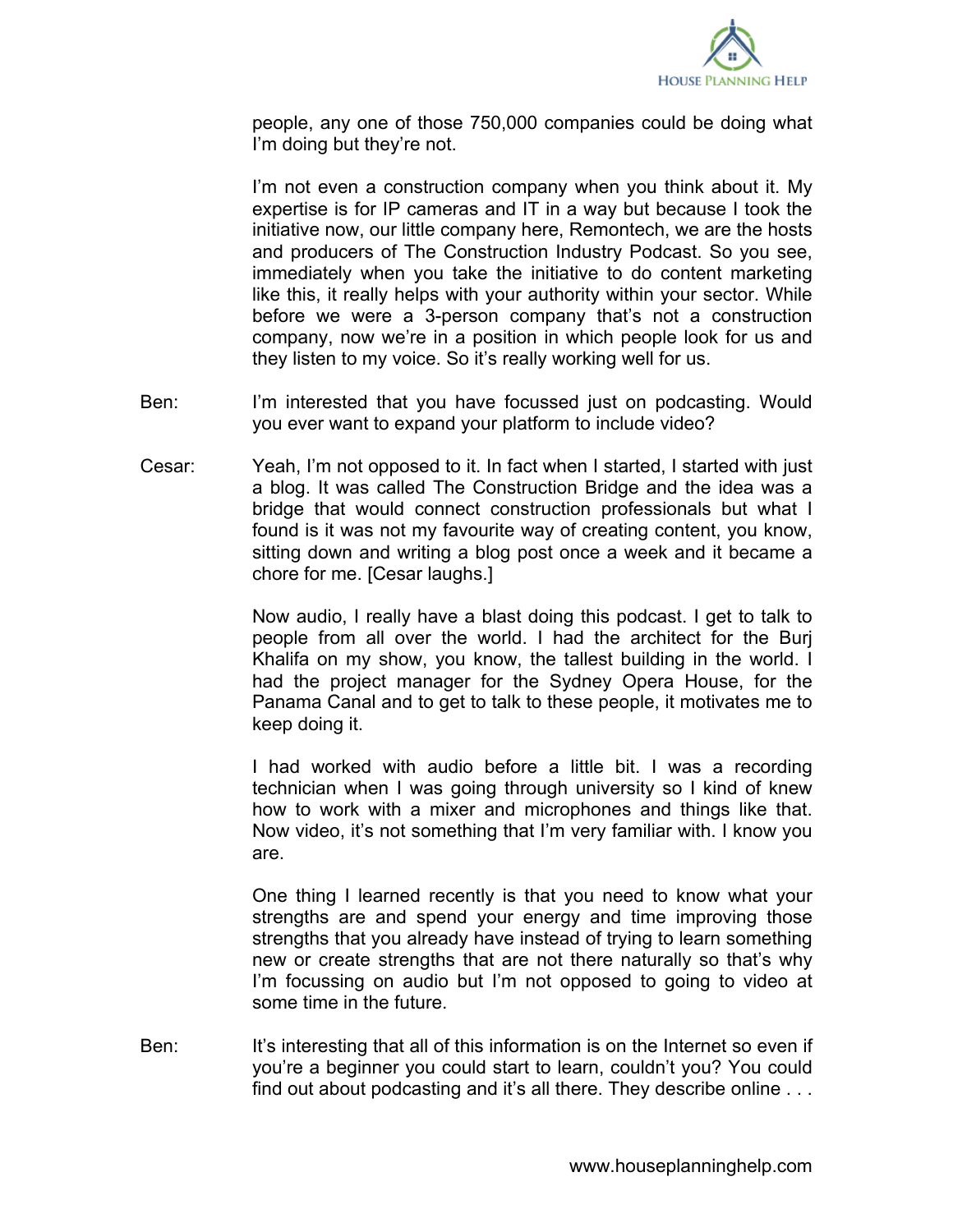

There are certain people, aren't there, who lead you through this process. I don't want to teach this. It's not where my focus is in what I'm doing but I'm particularly interested in anyone who's listening to this podcast at the moment who might give a different viewpoint on something in their life. I'm particularly thinking, in the introduction I gave the example of my local town and how we could better promote that and then I started to think about the bigger picture of climate change and some of the mass change that is coming our way. So, where can we learn all of these things?

Cesar: There is a number of people . . . and here's the thing because content marketing, if we take a step back and define it, is to provide content so you educate or entertain people who are in your target market without selling the services and products you provide directly to them.

> So over time it creates this trust between you and your target market so when they are ready to buy what you provide they will trust you and buy from you. That's the whole idea. There's a number of people doing that on how to do content marketing so it's a kind of Inception kind of thing. [Cesar laughs.]

> I mentioned Internet Business Mastery. That's a good place to start. Those guys, I think they provide a weekly podcast on creating an Internet business which is based on providing value. Not 100%, not all the time in terms of content marketing but they do cover it there.

> There were also a number of books that were helpful to me. One of them is Tribes by Seth Godin. It's a great book that talks about how when you have your platform, you are the leader of a tribe and he describes the behaviours of the tribe and how you can lead them and help them.

> There's another book by Gary Vaynerchuk called Crush It, which was really helpful to me as well. It talks about dominating a niche and using content to do that. He used to work for his dad's liquor store in New York City and by using content marketing he just became a really well known celebrity here in the US and Canada. He had a YouTube channel on wine and the way that he taught people about getting to know wines and what wines were all about were very different from your traditional wine connoisseurs. They used to be very, what's the word, stiff! [Cesar laughs.] If you know what I mean? Gary is very down to earth and he even uses curse words here and there. So he used the content of creating a video to promote his own business and he became a millionaire. I mean, he is really well known here for that.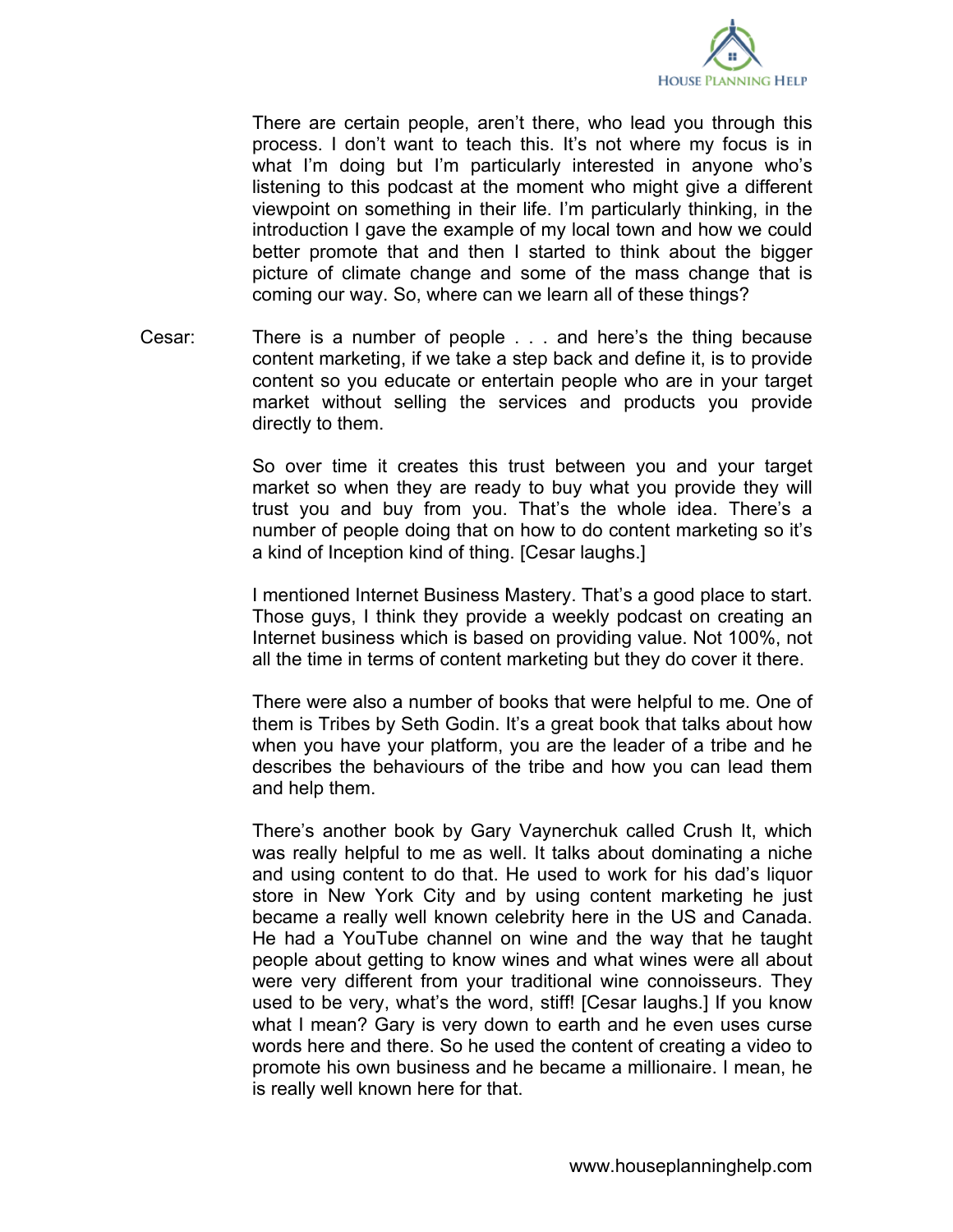

There's a number of other resources, too. There's Pat Flynn with smartpassiveincome.com. That guy is really helpful. He shares a lot of ideas on how to create content and help a community. I could go on . . . There's a group of guys from out of the UK, sitevisibility.com, they have the Internet Marketing Podcast, which is really helpful to me as well

There's a few others. There's Albert Hathazi, who happens to be a friend of mine. He has the Local Method Podcast. He talks about marketing on the Internet for small businesses and he has some great interviews there as well. Those are just a few names that come to mind right now.

- Ben: Do you think there is a core of these people who will only escalate in importance or will other people come up to that level because I understand it takes time to build this platform, which is why I'm thinking for wider issues, people need to be building it now?
- Cesar: Yeah, it does take time. And that's the thing. When people start with content marketing they want to see results right away and the truth is you won't. There is another book called Platform by Michael Hyatt and he goes through all the, almost like a step by step on how to create your own platform but it does time because it all comes down to trust.

The whole thing about content marketing is trust. Over time people learn to trust you, trust that your content is good and you're out to help them and not to sell to them. With any relationship it takes time and it takes effort but it's worth it and I think that's the advantage here for people who stick it out. 9 out of 10 people who get into this, they get discouraged after a few months because they check their statistics for site visits on Google Analytics and they don't see the results, they don't see engagement. They quit right before things start to gain critical mass and that's what I'm seeing right now with my platform.

At times I thought nobody was listening but now I know that they are. I can see the downloads, you know, how many downloads I'm getting. I have enough material on my website that people are finding me through Google using keywords that I did not intend for them to use. They're finding me in different ways. I'm being invited to be on podcasts like this [Cesar laughs], so it takes time but it's worth it and it does work if you put in the effort and the time.

Ben: Has all of this peaked or can you see it getting bigger?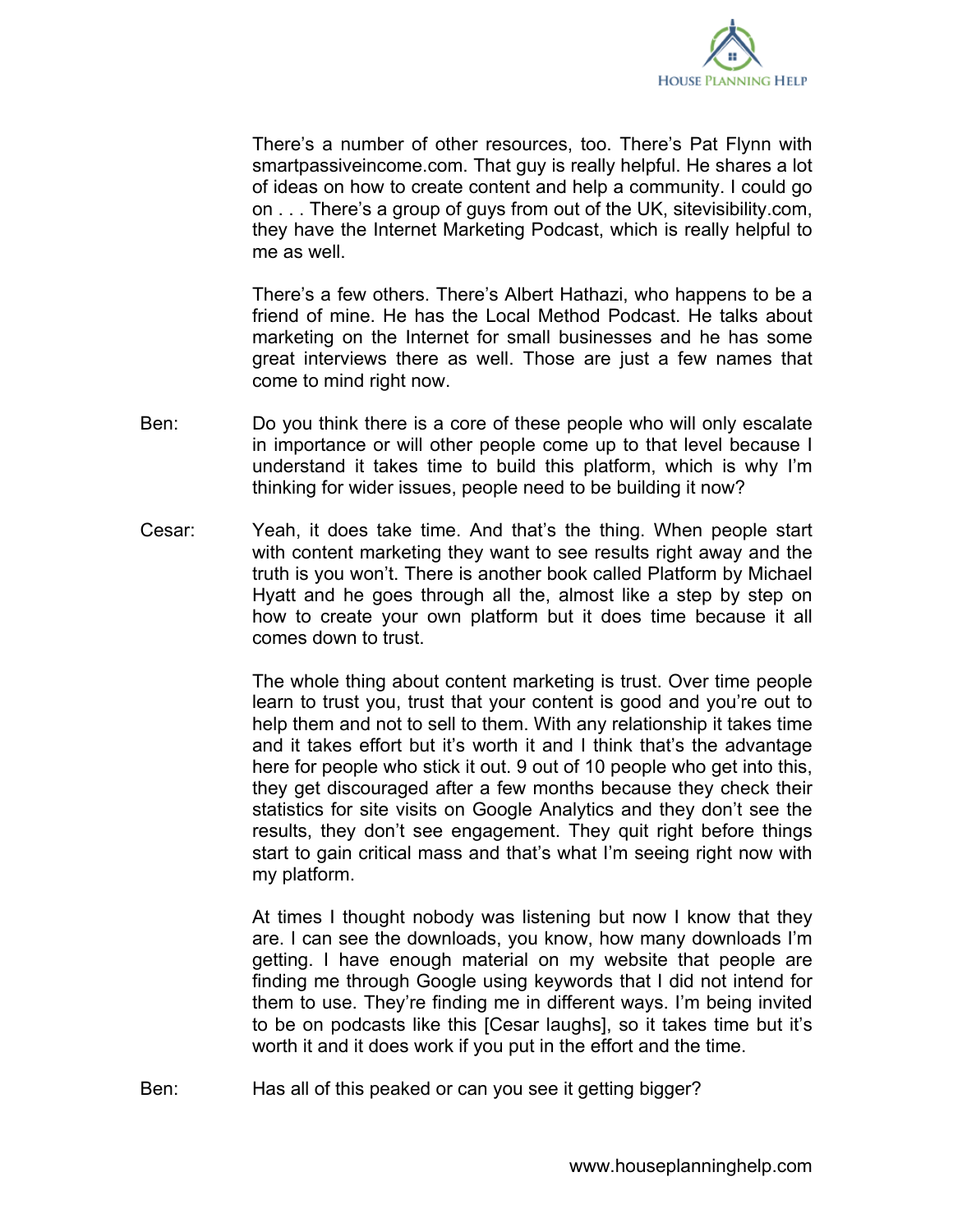

Cesar: You know, that's a good question and I think there's still a lot of room for growth but I don't know whether you've heard this expression that *marketers spoil everything* [Cesar laughs] so I think eventually professional marketers will really understand how this works and maybe it's going to come to a point where this is not going to be as effective as it is today but I think there's still room for growth, especially when you look at different industries, for example the construction industry, there's so much room here for growth because very few people are doing it. So I guess it depends on your niche.

> When it comes to climate change and environmental issues I think, we were just talking about this off the air, but I think there is an opportunity here to reach people who are not in tune with these issues by providing content that they're interested in. When you start talking about issues that are somewhat controversial I feel like eventually we end up preaching to the choir. You know you don't reach other people who are not in the same circles.

> So content marketing is a great way to get more people into your own, how can I put this, circle of influence so eventually they can hear your message while before they wouldn't have found you because you guys are not speaking the same language.

Ben: Climate change is something that I see as being a big . . . big, big, big change that is coming our way in the future and I'm aware that people aren't really talking about it or they don't want to talk about it. Maybe we should've had this discussion, the discussion we had off the air, in the podcast because creating content from every person's viewpoint . . .

> Say for example, I'm focussing what I doing very much on house building because I believe that's where a big help can be. If we can be more energy efficient and have that as the first thing that we do, then I'm hoping that I can do my bit there. You've got to have this niche, haven't you?

> This has been quite a difficult podcast to do because I'm not sure what my main message of it is, whether it's just to ask people to start to learn a bit about content marketing, but I do feel it's got a bigger role to play in a huge thing that's coming our way.

Cesar: Yeah, I see what you're saying. I think what, for the listeners, we all have a message, we all have something that we care deeply about and we want to tell the world about and if you don't I think maybe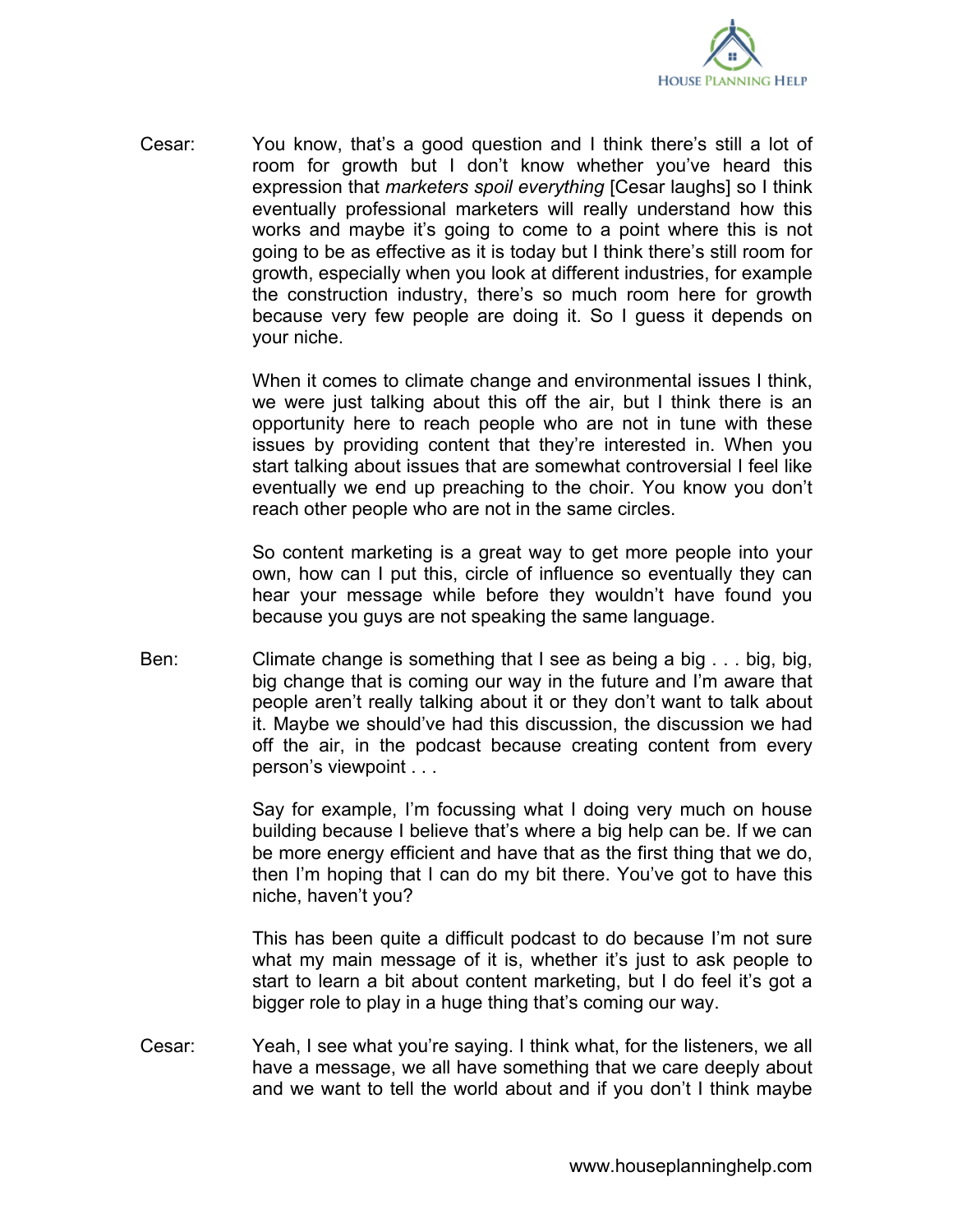

you should have something. I think the way to think about this is, take a step back and think what is my message, and who do I want to reach. Then you think about the people you want to reach and you try to think about what motivates them, what compels them and then create content for them.

It might not even be related to climate change at all, if that's your passion. But it is content that people who you want to reach and talk about climate change are interested in. Then in a secondary way you do talk about your passion and you talk about your cause that way but you're reaching that target market with content that they're interested in. So we need to think about things from their perspective and then serve them in that way.

That's the way to earn people's trust. That's the way I see it. As I say, I'm not really, even though I'm in the construction industry I'm not building things, I'm not a construction guy, let's say, but my target market is. So the topics that I bring to my podcast are topics that, of course I'm interested in, but they're even more interested in these topics than I am because that's their day to day professional life.

That's how I get my target market to listen to me. Oh, and by the way, I install cameras on site and I get business that way. [Ben laughs.] That's the way I see this whole content marketing thing. Think about the target market, serve them and earn their trust.

Ben: I think you do it really well and you also understand it. Maybe that's what I'm proposing here that people discover more about content marketing so that they can make their own assessments.

> I am concerned that probably the biggest niche online that uses content marketing is the *how to make money online* but I do think there's an opportunity on there for it to completely open up. You've said it too about the construction industry. There are no voices. You are effectively the voice. Maybe I'm another voice over here in the UK but I feel that we need to have more people focussed in that way and you've put it really, really well.

> Can I ask that maybe I could put you on a special mission? [Cesar laughs.]

- Cesar: Sure.
- Ben: And that is, just for me, on our podcast here. Maybe we can check in with you at another time and find out but you probe some of your